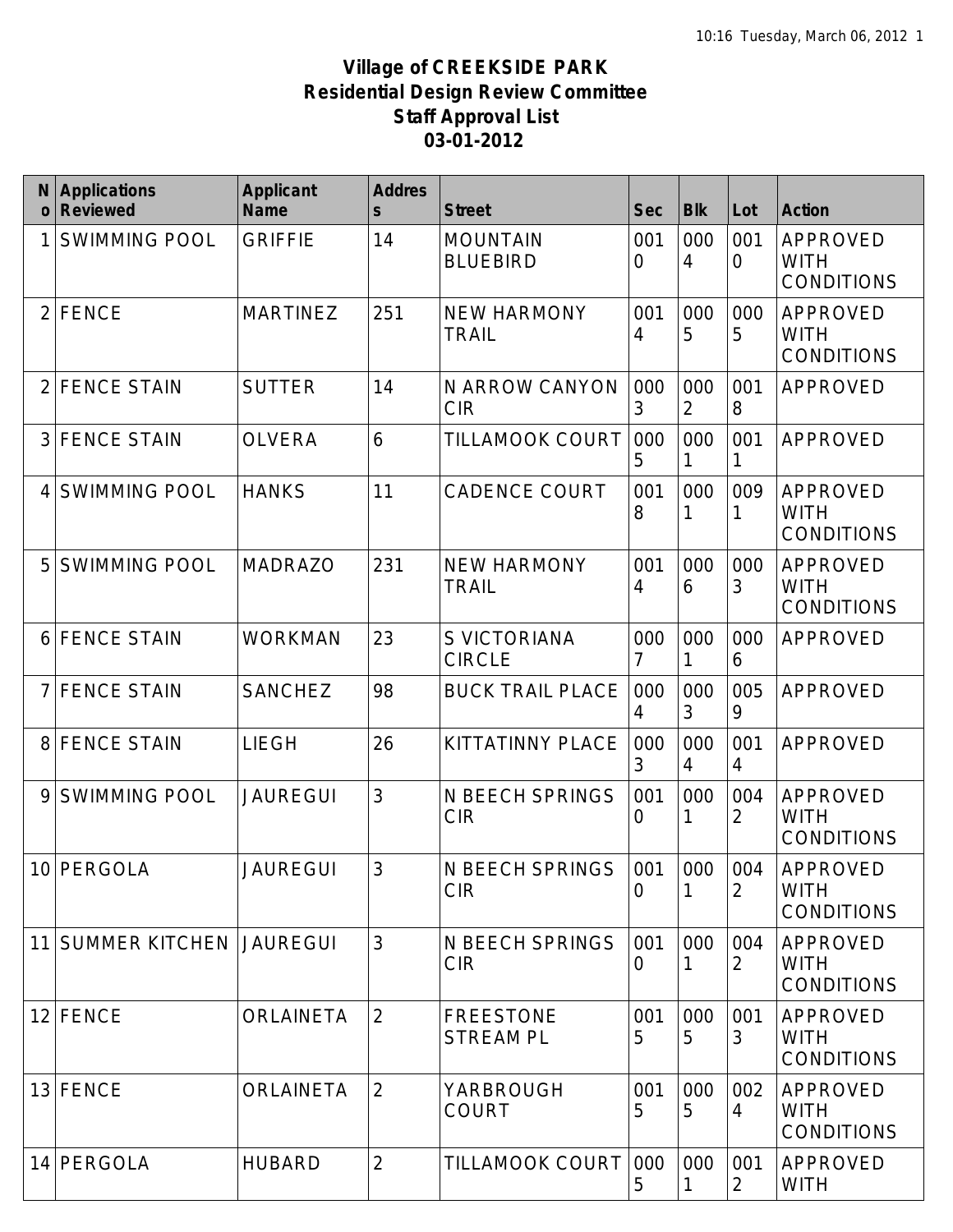| $\Omega$ | <b>Applications</b><br><b>Reviewed</b> | <b>Applicant</b><br><b>Name</b> | <b>Addres</b><br>$\mathsf{s}$ | <b>Street</b>                        | <b>Sec</b> | <b>Blk</b>            | Lot      | <b>Action</b>                                       |
|----------|----------------------------------------|---------------------------------|-------------------------------|--------------------------------------|------------|-----------------------|----------|-----------------------------------------------------|
| 15       | PATIO                                  | <b>BULIN</b>                    | 18                            | <b>CAMPLIGHT</b><br><b>COURT</b>     | 002<br>4   | 000<br>$\overline{2}$ | 000<br>5 | <b>APPROVED</b>                                     |
| 16       | <b>FENCE STAIN</b>                     | <b>KURI</b>                     | 34                            | <b>FRAISER FIR</b><br><b>PLACE</b>   | 000<br>5   | 000<br>1              | 001<br>7 | <b>APPROVED</b>                                     |
| 17       | <b>SWIMMING POOL</b>                   | <b>MOORE</b>                    | $\overline{7}$                | <b>BLACK SPRUCE</b><br><b>COURT</b>  | 001<br>8   | 000                   | 008<br>4 | <b>APPROVED</b><br><b>WITH</b><br><b>CONDITIONS</b> |
| 18       | <b>SWIMMING POOL</b>                   | <b>GUZMAN</b>                   | $\overline{2}$                | <b>CRYSTAL CANYON</b><br>PL          | 000<br>1   | 000                   | 003<br>3 | <b>APPROVED</b><br>WITH<br><b>CONDITIONS</b>        |
| 19       | PERGOLA                                | <b>GUZMAN</b>                   | $\overline{2}$                | <b>CRYSTAL CANYON</b><br>PL          | 000        | 000                   | 003<br>3 | <b>APPROVED</b><br><b>WITH</b><br><b>CONDITIONS</b> |
| 20       | <b>SUMMER KITCHEN</b>                  | <b>GUZMAN</b>                   | $\overline{2}$                | <b>CRYSTAL CANYON</b><br>PL          | 000<br>1   | 000                   | 003<br>3 | <b>APPROVED</b><br>WITH<br><b>CONDITIONS</b>        |
| 21       | <b>PAVING</b>                          | <b>GRAM</b>                     | 38                            | <b>N BEECH SPRINGS</b><br><b>CIR</b> | 001<br>0   | 000<br>$\overline{4}$ | 001<br>9 | <b>APPROVED</b>                                     |
| 22       | PATIO COVER                            | <b>DOMINGUEZ</b>                | 74                            | W ARBOR CAMP<br><b>CIR</b>           | 000<br>4   | 000<br>3              | 003<br>2 | <b>APPROVED</b><br><b>WITH</b><br><b>CONDITIONS</b> |
| 23       | <b>SWIMMING POOL</b>                   | ANDERSON                        | $\overline{7}$                | <b>MILLERS ROCK</b><br><b>COURT</b>  | 000<br>2   | 000                   | 005<br>R | APPROVED<br>WITH<br><b>CONDITIONS</b>               |
| 24       | <b>FIRE PIT</b>                        | <b>ANDERSON</b>                 | $\overline{7}$                | <b>MILLERS ROCK</b><br><b>COURT</b>  | 000<br>2   | 000                   | 005<br>R | <b>APPROVED</b><br>WITH<br><b>CONDITIONS</b>        |
| 25       | <b>SUMMER KITCHEN ANDERSON</b>         |                                 | $\overline{7}$                | <b>MILLERS ROCK</b><br><b>COURT</b>  | 000<br>2   | 000                   | 005<br>R | APPROVED<br><b>WITH</b><br><b>CONDITIONS</b>        |
|          | 26 FENCE                               | ANDERSON                        | $\overline{7}$                | <b>MILLERS ROCK</b><br><b>COURT</b>  | 000<br>2   | 000                   | 005<br>R | APPROVED                                            |
| 27       | <b>TREE REMOVAL</b>                    | <b>HATTORI</b>                  | 110                           | <b>BEECH SPRINGS</b><br><b>CIR</b>   | 001<br>0   | 000<br>4              | 000<br>3 | <b>APPROVED</b>                                     |
|          | 28 FENCE                               | <b>HATTORI</b>                  | 110                           | <b>BEECH SPRINGS</b><br><b>CIR</b>   | 001<br>0   | 000<br>4              | 000<br>3 | APPROVED                                            |
|          | 29 PLAY STRUCTURE                      | <b>CHEVALIER</b>                | 7                             | KNOTWOOD CT                          | 000<br>4   | 000                   | 005<br>6 | APPROVED                                            |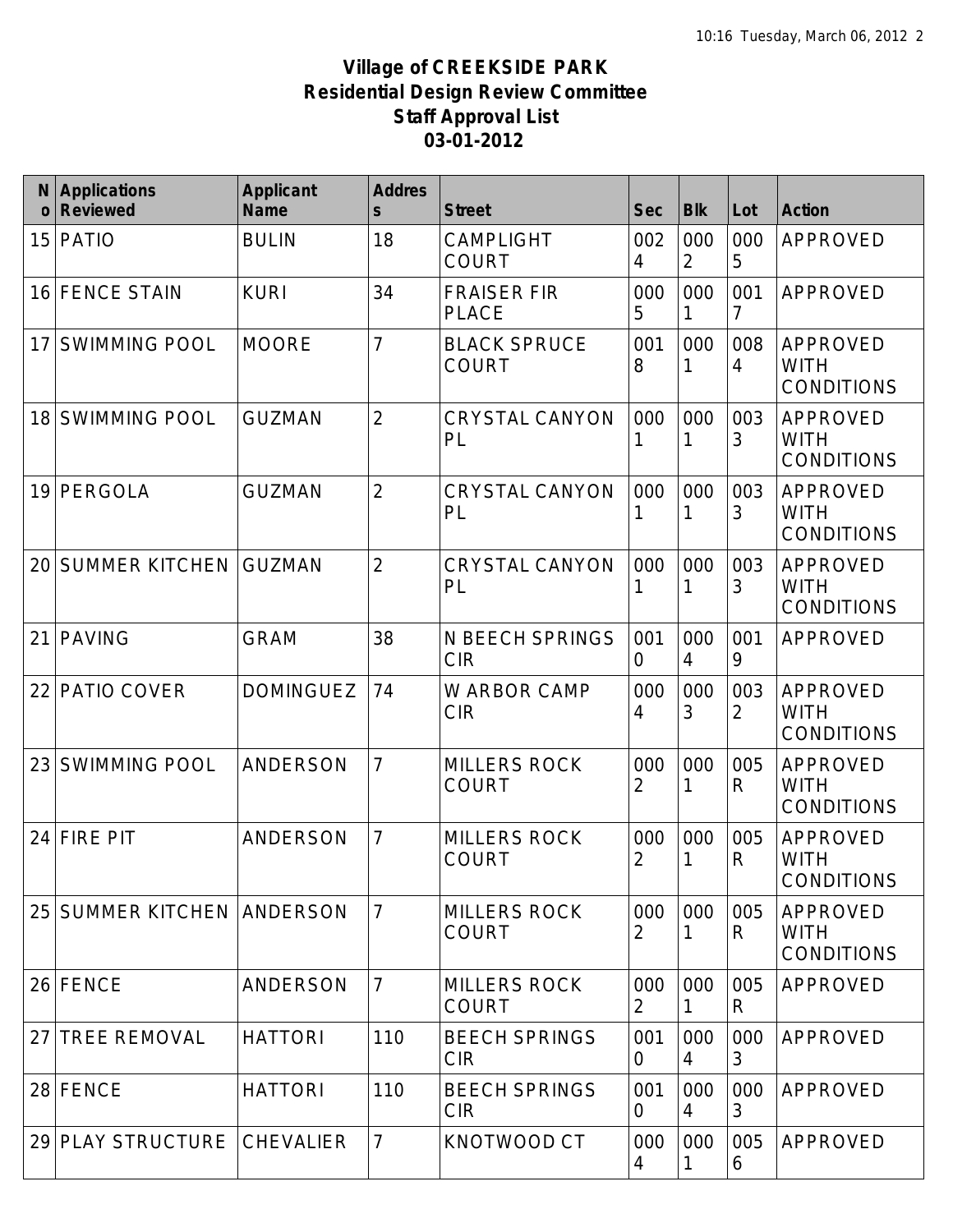| N<br>$\mathbf 0$ | <b>Applications</b><br><b>Reviewed</b> | <b>Applicant</b><br><b>Name</b> | <b>Addres</b><br>$\mathsf{s}$ | <b>Street</b>                        | <b>Sec</b> | <b>Blk</b>            | Lot                   | <b>Action</b>                                       |
|------------------|----------------------------------------|---------------------------------|-------------------------------|--------------------------------------|------------|-----------------------|-----------------------|-----------------------------------------------------|
| 30               | <b>PLAY STRUCTURE</b>                  | <b>RODRIGUEZ</b>                | 6                             | <b>PANAMINT CT</b>                   | 002<br>2   | 000                   | 001<br>$\overline{2}$ | <b>APPROVED</b>                                     |
| 31               | <b>SWIMMING POOL</b>                   | <b>ABRAHAMS</b>                 | 22                            | KITTATINNY PLACE                     | 000<br>3   | 000<br>4              | 001<br>3              | <b>APPROVED</b><br><b>WITH</b><br><b>CONDITIONS</b> |
| 32               | <b>FIRE PIT</b>                        | <b>ABRAHAMS</b>                 | 22                            | KITTATINNY PLACE                     | 000<br>3   | 000<br>4              | 001<br>3              | APPROVED<br><b>WITH</b><br><b>CONDITIONS</b>        |
| 33               | <b>PLAY STRUCTURE</b>                  | <b>STACKHOUS</b><br>E           | 58                            | <b>N BEECH SPRINGS</b><br><b>CIR</b> | 001<br>0   | 000<br>4              | 001<br>5              | APPROVED                                            |
| 34               | <b>SWIMMING POOL</b>                   | <b>SUTTER</b>                   | 14                            | N ARROW CANYON<br><b>CIR</b>         | 000<br>3   | 000<br>2              | 001<br>8              | <b>APPROVED</b><br>WITH<br><b>CONDITIONS</b>        |
| 35               | <b>FIRE PIT</b>                        | <b>SUTTER</b>                   | 14                            | N ARROW CANYON<br><b>CIR</b>         | 000<br>3   | 000<br>$\overline{2}$ | 001<br>8              | <b>APPROVED</b><br>WITH<br><b>CONDITIONS</b>        |
| 36               | PERGOLA                                | <b>SUTTER</b>                   | 14                            | N ARROW CANYON<br><b>CIR</b>         | 000<br>3   | 000<br>2              | 001<br>8              | APPROVED<br>WITH<br><b>CONDITIONS</b>               |
| 37               | WALKWAY                                | <b>MOMIN</b>                    | $\overline{7}$                | RICEGRASS PLACE                      | 001<br>0   | 000                   | 002<br>9              | APPROVED                                            |
| 38               | <b>PATIO</b>                           | <b>MCGUIRE</b>                  | 10                            | <b>GALLETA COURT</b>                 | 001<br>2   | 000<br>2              | 001<br>7              | <b>APPROVED</b>                                     |
| 39               | <b>PAVING</b>                          | <b>WYSS</b>                     | 118                           | <b>S BEECH SPRINGS</b><br><b>CIR</b> | 001<br>0   | 000<br>4              | 000                   | APPROVED                                            |
|                  | 40 PATIO                               | JAEGER                          | 51                            | W CANYON WREN<br><b>CIR</b>          | 001<br>3   | 000                   | 002<br>0              | APPROVED                                            |
| 41               | <b>SWIMMING POOL</b>                   | <b>WILLIAMS</b>                 | 158                           | PINTO POINT<br><b>PLACE</b>          | 001<br>2   | 000                   | 007<br>8              | APPROVED<br><b>WITH</b><br><b>CONDITIONS</b>        |
| 42               | <b>SWIMMING POOL</b>                   | <b>AYALA</b>                    | 59                            | W DEER RIVER<br><b>CIRCLE</b>        | 001<br>4   | 000<br>3              | 002<br>5              | <b>APPROVED</b><br><b>WITH</b><br><b>CONDITIONS</b> |
| 43               | PERGOLA                                | <b>AYALA</b>                    | 59                            | W DEER RIVER<br><b>CIRCLE</b>        | 001<br>4   | 000<br>3              | 002<br>5              | <b>APPROVED</b><br><b>WITH</b><br><b>CONDITIONS</b> |
| 44               | <b>SUMMER KITCHEN AYALA</b>            |                                 | 59                            | W DEER RIVER<br><b>CIRCLE</b>        | 001<br>4   | 000<br>3              | 002<br>5              | APPROVED<br><b>WITH</b><br><b>CONDITIONS</b>        |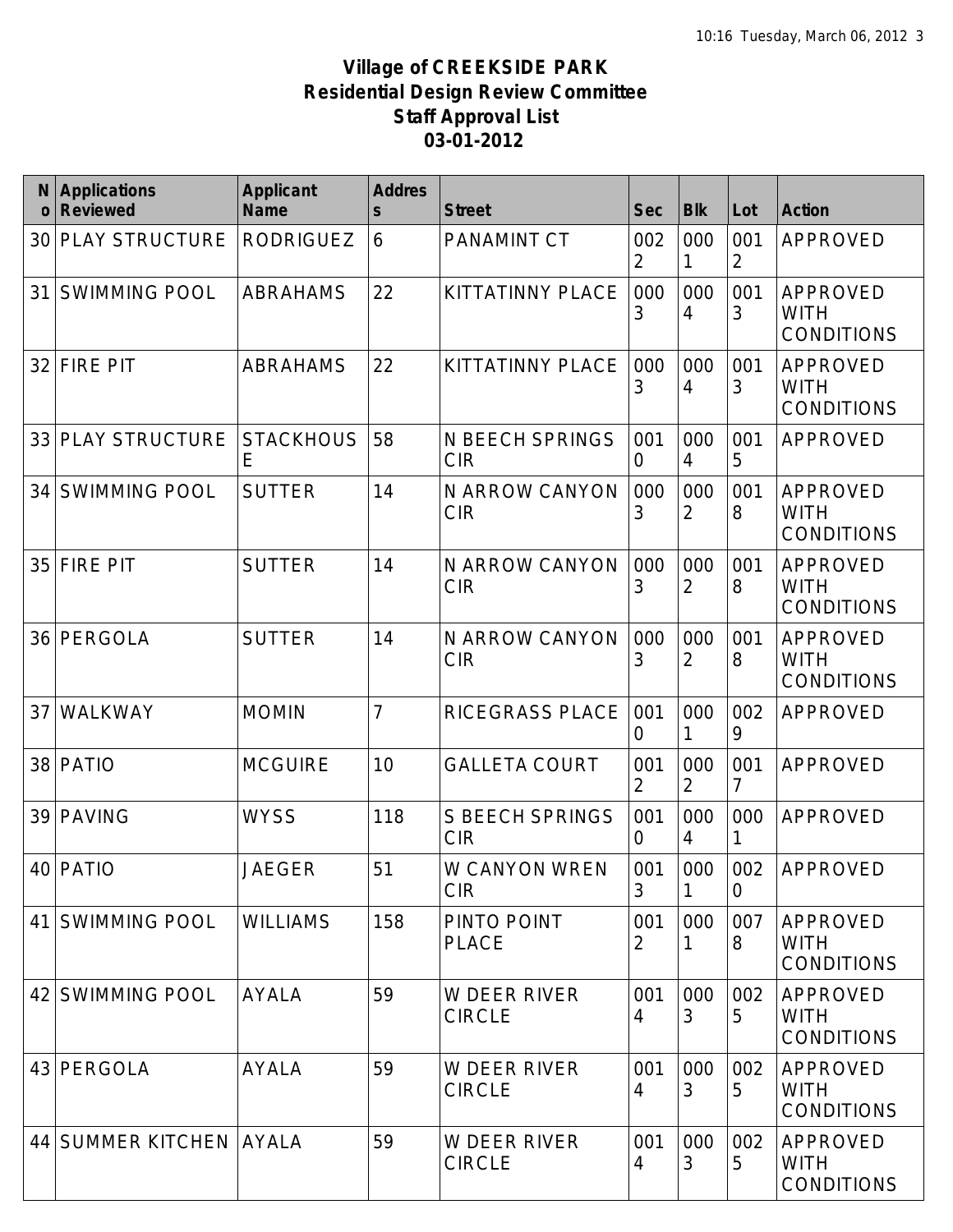| N<br>$\Omega$ | <b>Applications</b><br><b>Reviewed</b> | <b>Applicant</b><br><b>Name</b> | <b>Addres</b><br>$\mathsf{s}$ | <b>Street</b>                          | <b>Sec</b> | <b>Blk</b>            | Lot      | <b>Action</b>                                       |
|---------------|----------------------------------------|---------------------------------|-------------------------------|----------------------------------------|------------|-----------------------|----------|-----------------------------------------------------|
| 45            | <b>ATTACHED</b><br>UTILITY BUILDING    | <b>AYALA</b>                    | 59                            | <b>W DEER RIVER</b><br><b>CIRCLE</b>   | 001<br>4   | 000<br>3              | 002<br>5 | <b>APPROVED</b><br><b>WITH</b><br><b>CONDITIONS</b> |
| 46            | <b>SWIMMING POOL</b>                   | <b>VELASCO</b>                  | 214                           | <b>TORTOISE CREEK</b><br><b>PLACE</b>  | 000<br>8   | 000<br>1              | 008<br>5 | <b>APPROVED</b><br><b>WITH</b><br><b>CONDITIONS</b> |
| 47            | <b>DECK</b>                            | <b>VELASCO</b>                  | 214                           | <b>TORTOISE CREEK</b><br><b>PLACE</b>  | 000<br>8   | 000                   | 008<br>5 | <b>APPROVED</b>                                     |
| 48            | <b>SWIMMING POOL</b>                   | <b>JIMENEZ</b>                  | $\overline{7}$                | <b>S WHISTLING</b><br><b>SWAN PL</b>   | 002        | 000                   | 002<br>6 | <b>APPROVED</b><br><b>WITH</b><br><b>CONDITIONS</b> |
| 49            | PATIO COVER                            | <b>JIMENEZ</b>                  | $\overline{7}$                | <b>S WHISTLING</b><br><b>SWAN PL</b>   | 002        | 000                   | 002<br>6 | <b>APPROVED</b><br><b>WITH</b><br><b>CONDITIONS</b> |
| 50            | PERGOLA                                | <b>JIMENEZ</b>                  | $\overline{7}$                | <b>S WHISTLING</b><br><b>SWAN PL</b>   | 002        | 000                   | 002<br>6 | <b>APPROVED</b><br>WITH<br><b>CONDITIONS</b>        |
| 51            | <b>SUMMER KITCHEN</b>                  | <b>JIMENEZ</b>                  | $\overline{7}$                | <b>S WHISTLING</b><br><b>SWAN PL</b>   | 002        | 000                   | 002<br>6 | <b>APPROVED</b><br><b>WITH</b><br><b>CONDITIONS</b> |
| 52            | PATIO COVER                            | CHURAMAN                        | 115                           | <b>E LASTING</b><br><b>SPRINGS CIR</b> | 000<br>8   | 000<br>$\overline{2}$ | 002<br>8 | APPROVED<br><b>WITH</b><br><b>CONDITIONS</b>        |
| 53            | PERGOLA                                | <b>DOMENE</b>                   | 54                            | <b>S FREEMONT</b><br>RIDGE LOOP        | 002<br>3   | 000                   | 001      | <b>APPROVED</b><br><b>WITH</b><br><b>CONDITIONS</b> |
|               | 54 SWIMMING POOL                       | TARKOWSKI                       | 10                            | <b>CHILDRES POND</b><br><b>CT</b>      | 000<br>2   | 000                   | 002<br>6 | APPROVED<br><b>WITH</b><br><b>CONDITIONS</b>        |
|               | 55 SECOND STORY<br><b>BALCONY</b>      | <b>TARKOWSKI</b>                | 10                            | <b>CHILDRES POND</b><br><b>CT</b>      | 000<br>2   | 000                   | 002<br>6 | <b>APPROVED</b><br><b>WITH</b><br><b>CONDITIONS</b> |
| 56            | <b>PATIO COVER</b>                     | <b>TARKOWSKI</b>                | 10                            | <b>CHILDRES POND</b><br><b>CT</b>      | 000<br>2   | 000                   | 002<br>6 | APPROVED<br><b>WITH</b><br><b>CONDITIONS</b>        |
| 57            | <b>SUMMER KITCHEN</b>                  | <b>TARKOWSKI</b>                | 10                            | <b>CHILDRES POND</b><br><b>CT</b>      | 000<br>2   | 000                   | 002<br>6 | APPROVED<br><b>WITH</b><br><b>CONDITIONS</b>        |